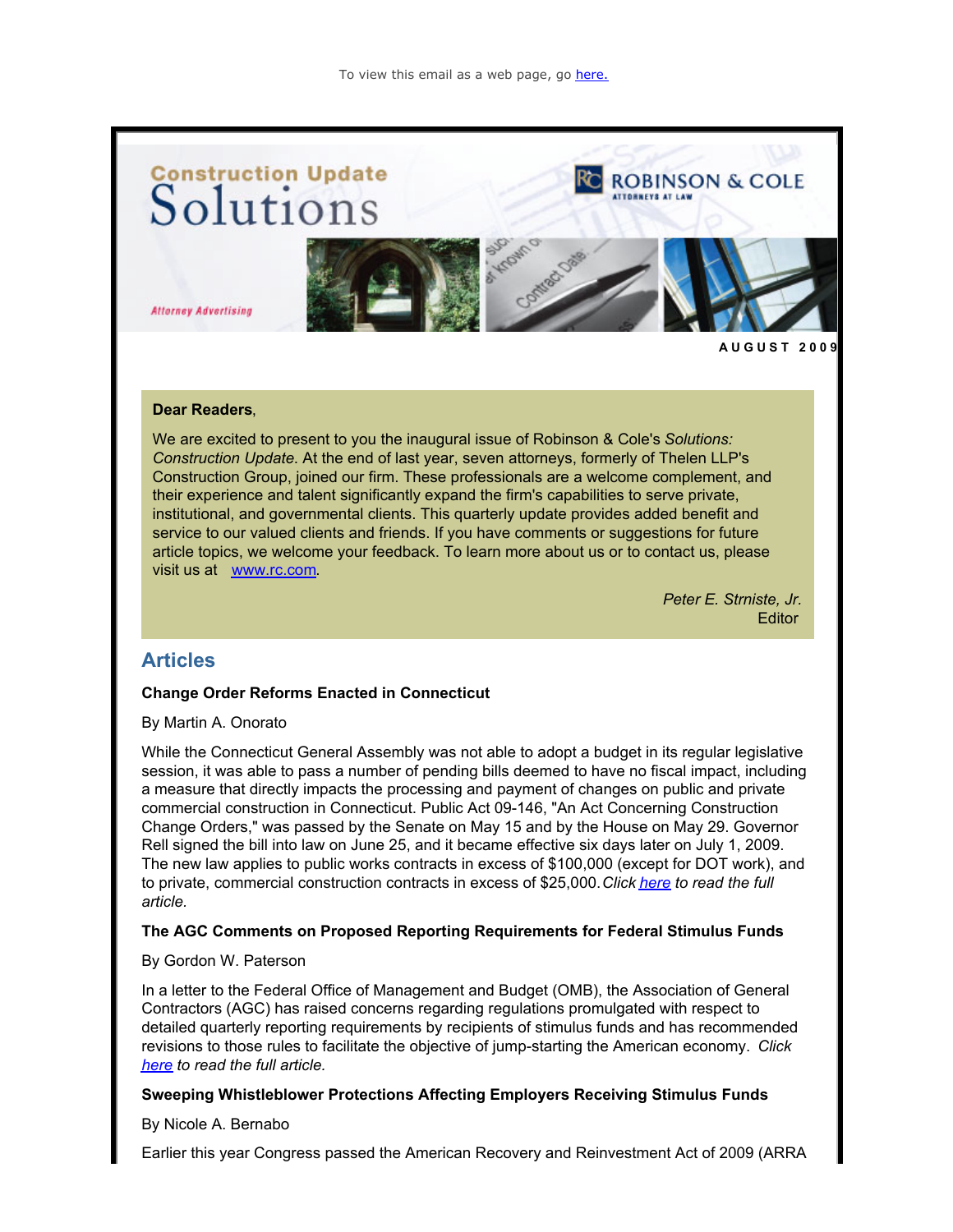or the Act) to address the economic crisis facing our country. Included in the ARRA are new whistleblower protections for employees of "nonfederal employers" receiving federal stimulus funds, such as federal contractors and subcontractors, and state and local governments and their contractors and subcontractors. *Click [here](http://cl.exct.net/?ju=fe2616737c6606787d1579&ls=fdeb10747163027b7d177372&m=fefb1671756c0d&l=fe941573716d077a75&s=fe191d757d600c7a751376&jb=ffcf14&t=) to read the full article.*

# **New Legislation Treats Asphalt Producers as Manufacturers**

By John R. Shaughnessy, Jr. and Felicia S. Hoeniger

In a year when any legislative proposal with a tax cost appeared to have no chance of passage, Robinson & Cole LLP lobbyists, with the support of the Connecticut Construction Industry Association (CCIA), were successful in having enacted Public Act 2009-200, which makes clear that, for purposes of the sales tax, asphalt producers are engaged in manufacturing. The new law was enacted because state legislators became convinced it was a matter of fairness. Without changes to the existing statute, asphalt manufacturers in Connecticut were in danger of being placed at a competitive disadvantage to those who produce both asphalt and concrete and to asphalt producers whose production facilities are in Massachusetts. *Click [here](http://cl.exct.net/?ju=fe2e16737c6606787d1670&ls=fdeb10747163027b7d177372&m=fefb1671756c0d&l=fe941573716d077a75&s=fe191d757d600c7a751376&jb=ffcf14&t=) to read the full article.*

#### **A Bonus For Building Energy Efficient Projects - Developers can profit by limiting carbon emissions, selling 'offsets'**

# By Kirstin M. Etela and Brian C. Freeman

Building owners and developers have the opportunity to get added value for building energy efficiency projects through a recently initiated process for recognizing carbon dioxide emission reductions from such projects. The process, part of the Regional Greenhouse Gas Initiative (RGGI) undertaken by 10 Northeast and Mid-Atlantic states, is available for projects located in these states and in states cooperating with RGGI. *Click [here](http://cl.exct.net/?ju=fe2d16737c6606787d1671&ls=fdeb10747163027b7d177372&m=fefb1671756c0d&l=fe941573716d077a75&s=fe191d757d600c7a751376&jb=ffcf14&t=) to read the full article.*

# **Your Marketing Message: If you 'green' it, mean it - FTC clamps down on false claims of eco-friendliness**

By Ronald W. Zdrojeski and Jennifer R. Rossi

In response to growing consumer concern about the environment, many businesses have modified their practices, upgraded their manufacturing processes, and begun marketing their products and services as green, carbon-neutral, sustainable, refillable, recyclable, biodegradable, or otherwise environmentally friendly. In cases like these, the Federal Trade Commission (FTC) cautions that businesses should mean what they say. *Click [here](http://cl.exct.net/?ju=fe2c16737c6606787d1672&ls=fdeb10747163027b7d177372&m=fefb1671756c0d&l=fe941573716d077a75&s=fe191d757d600c7a751376&jb=ffcf14&t=) to read the full article.*

# **Firm News & Notes**

# **At the Podium**

The Construction Group presented breakfast seminars highlighting construction technology, delivery, and sustainability considerations for educational institutions. Representatives from leading education institutions attended the programs held in Boston, Massachusetts and Stamford, Connecticut. Construction Group members Gregory R. Faulkner and Martin A. Onorato collaborated with representatives from the firm's Land Use and Real Estate and Development Groups to offer this program.

Keane E. Aures, spoke in May at a Connecticut Bar Association's Continuing Legal Education program on construction law updates.

Peter E. Strniste, Jr., recently presented a Continuing Legal Education seminar for the Connecticut Bar Association entitled "Introduction to Public Construction Law - Construction Bonds."

Peter E. Strniste, Jr., delivered a program at the National Retail Contractors Association's 19th Annual Meeting entitled "Weathering the Storm - Navigating Your Construction Project Through Bankruptcy." In attendance were more than 100 construction directors from companies that included Kohl's, Fossil, Save-A-Lot, and Target and the principals of general contracting